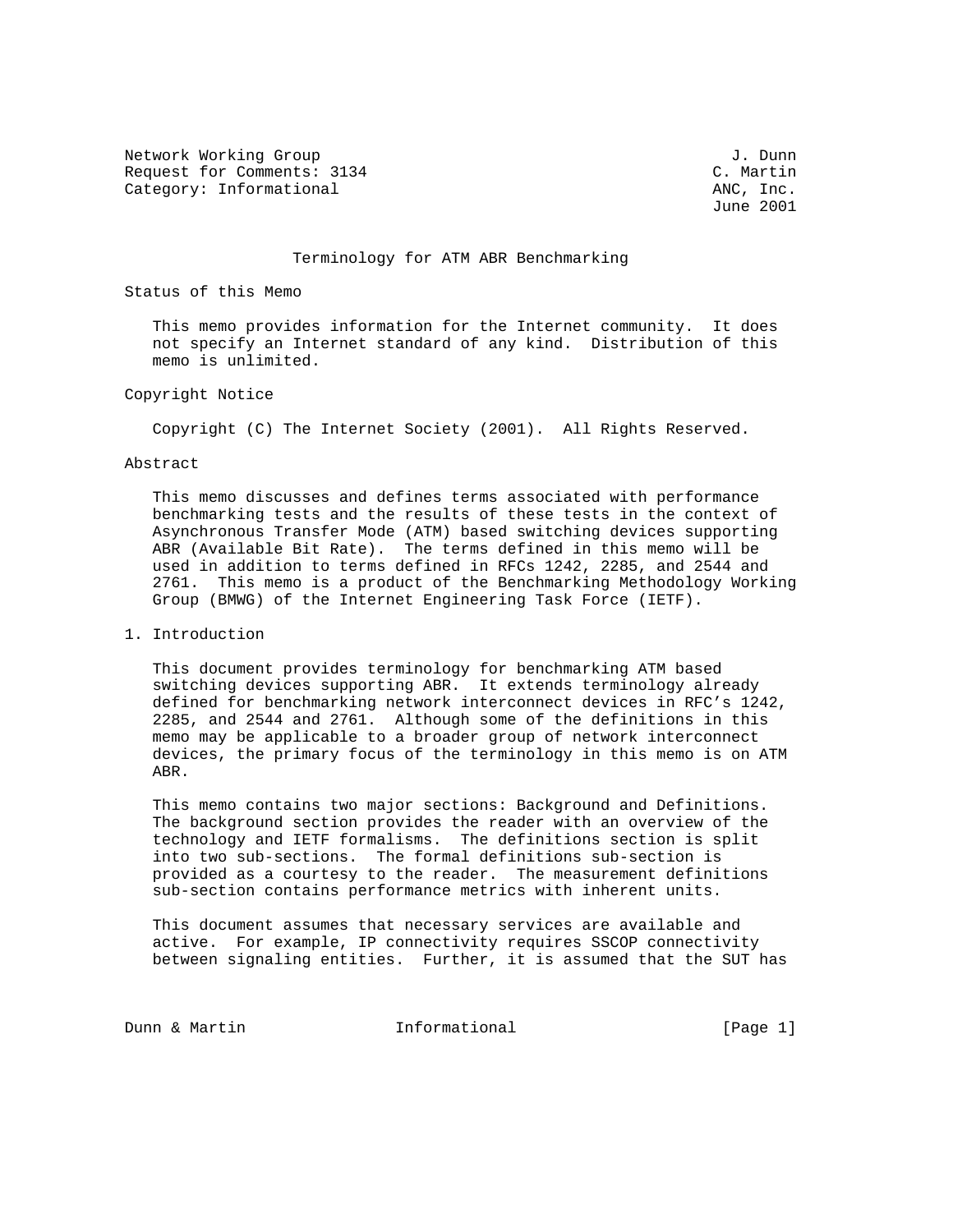the ability to configure ATM addresses (via hard coded addresses, ILMI or PNNI neighbor discovery), has the ability to run SSCOP, and has the ability to perform signaled call setups (via UNI or PNNI signaling). Finally, this document presents only the terminology associated with benchmarking IP performance over ATM; therefore, it does not represent a total compilation of ATM test terminology.

 The BMWG produces two major classes of documents: Benchmarking Terminology documents and Benchmarking Methodology documents. The Terminology documents present the benchmarks and other related terms. The Methodology documents define the procedures required to collect the benchmarks cited in the corresponding Terminology documents.

2. Existing Definitions.

 RFC 1242, "Benchmarking Terminology for Network Interconnect Devices", should be consulted before attempting to make use of this document. RFC 2544, "Benchmarking Methodology for Network Interconnect Devices", contains discussions of a number of terms relevant to the benchmarking of switching devices and should be consulted. RFC 2285, "Benchmarking Terminology for LAN Switching Devices", contains a number of terms pertaining to traffic distributions and datagram interarrival. RFC 2761, "Terminology for ATM Benchmarking", contains a number terms pertaining to traffic management [TM4.0, TM4.1]. Many of the metrics defined in RFC 2761 (e.g., CDV, CER, CLR, CMR, and CTD) also apply to ABR performance benchmarking. These metrics will not be redefined in this document. For the sake of clarity and continuity, this RFC adopts the template for definitions set out in Section 2 of RFC 1242.

II. Definitions

 The definitions presented in this section have been divided into two groups. The first group is formal definitions, which are required in the definitions of the performance metrics but are not themselves strictly metrics. These definitions are subsumed from other work done in other working groups both inside and outside the IETF. They are provided as a courtesy to the reader.

- 1. Formal Definitions
- 1.1. Definition Format (from RFC 1242)

Term to be defined.

Definition: The specific definition for the term.

Dunn & Martin **Informational Informational** [Page 2]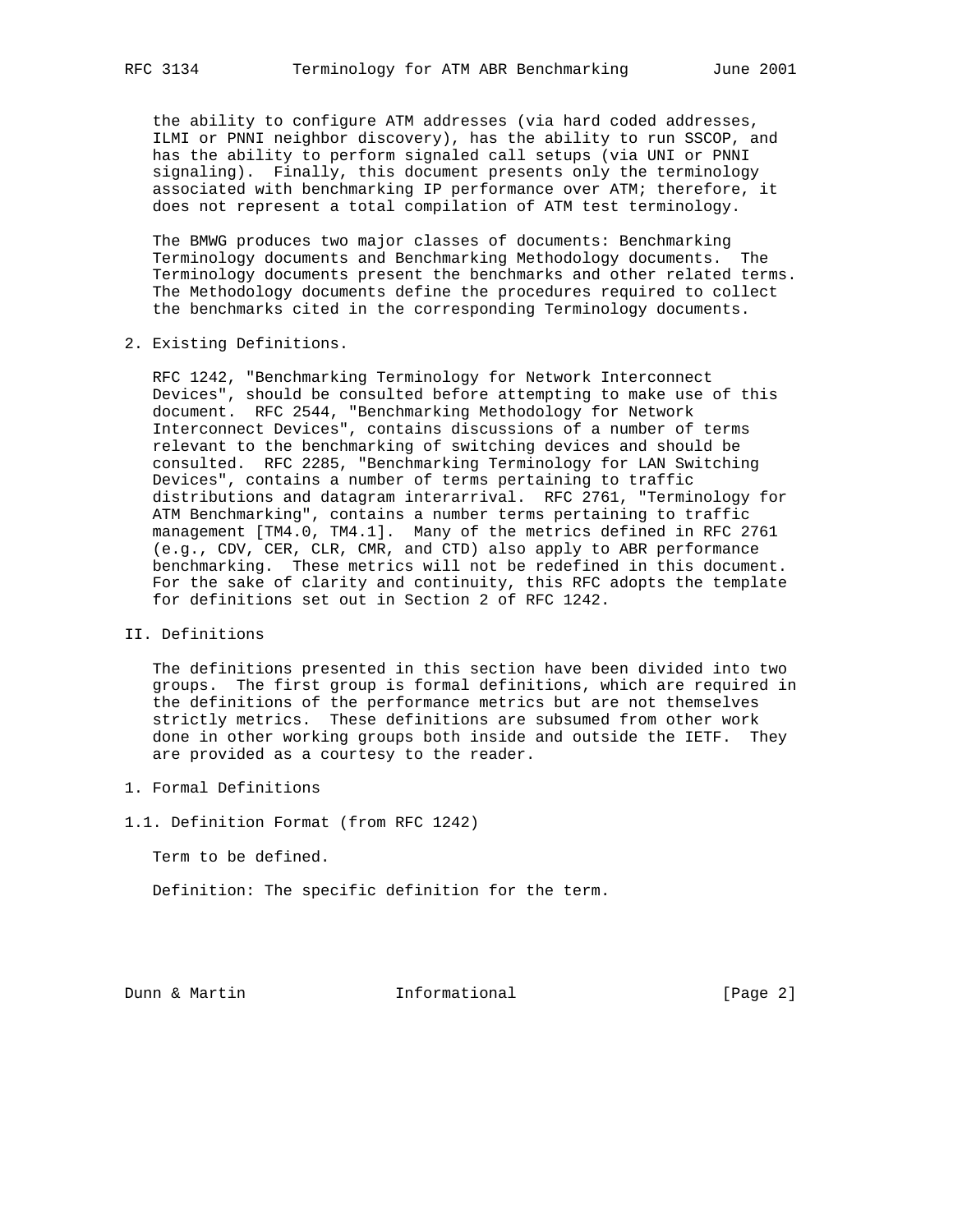Discussion: A brief discussion of the term, its application and any restrictions on measurement procedures.

 Specification: The working group and document in which the terms are specified and are listed in the references section.

1.2. Related Definitions.

1.2.1. Allowed Cell Rate (ACR)

 Definition: An ABR service parameter, ACR is the current rate (cells/second) at which a source is allowed to send.

 Discussion: For ABR traffic, ACR constitutes the actual data throughput for a particular VC. The time change of this value effects TCP round trip time calculations, which in turn effects TCP throughput.

Specification: AF-TM4.0

1.2.2. ACR Decrease Time Factor (ADTF)

 Definition: This is the time permitted between sending RM-cells before the rate is decreased to ICR (Initial Cell Rate). The time units are .01 to 10.23 seconds with a granularity of 10 ms.

 Discussion: For ABR traffic, ADTF constitutes the time rate of the ACR. This value effects TCP round trip time calculations, which in turn effects TCP throughput.

Specification: AF-TM4.0

1.2.3. Additive Increase Rate (AIR)

 Definition: An ABR service parameter, AIR controls the rate at which the cell transmission rate increases. It is signaled as AIRF, where

AIRF = AIR\*Nrm/PCR.

 Discussion: For ABR traffic, AIR effects the time rate of change of the ACR. This value effects TCP round trip time calculations, which in turn effects TCP throughput.

Specification: AF-TM4.0

1.2.4. Additive Increase Rate Factor (AIRF)

Definition: Refer to AIR.

Dunn & Martin **Informational** [Page 3]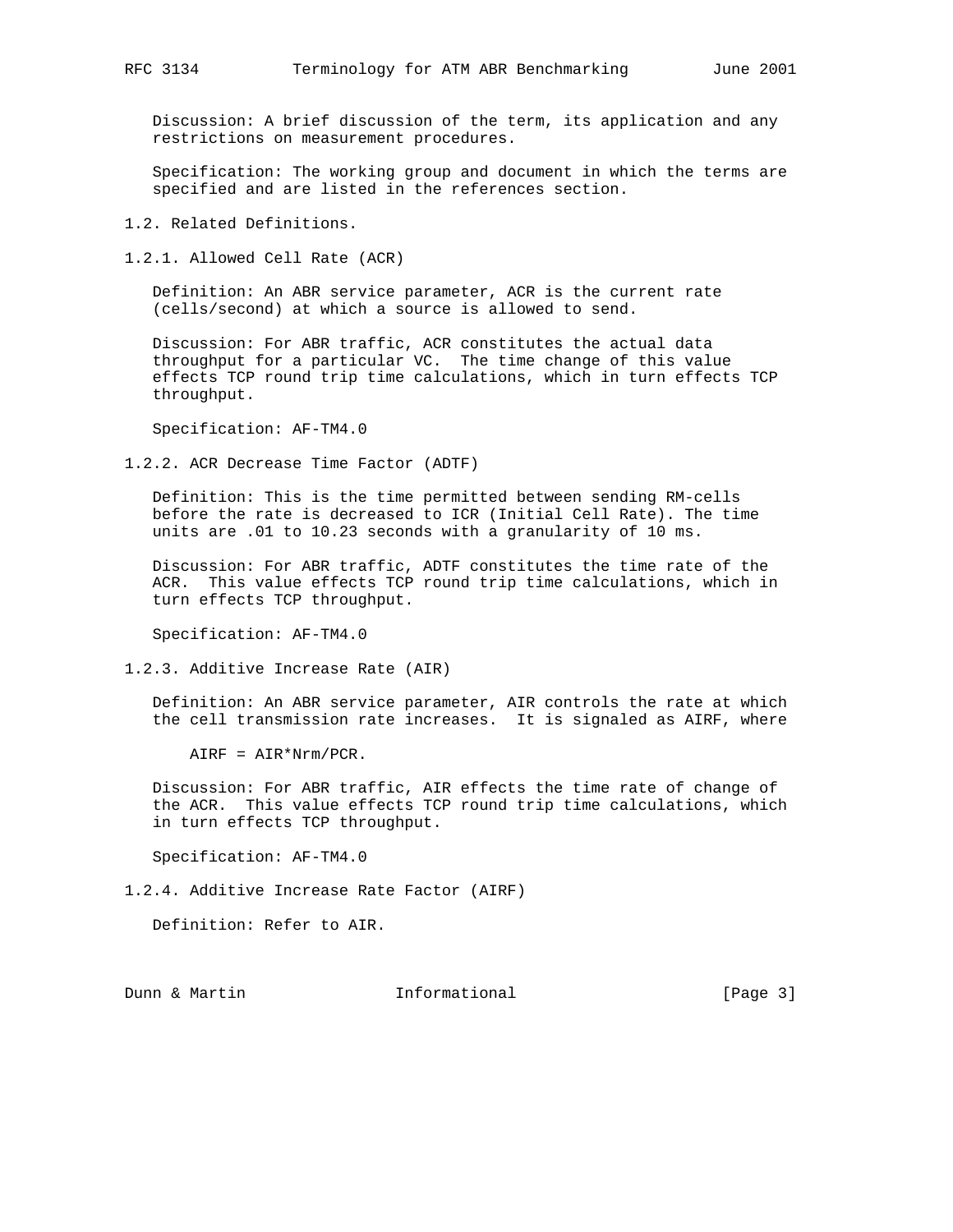Discussion: Refer to AIR.

Specification: AF-TM4.0

1.2.5. Available Bit Rate (ABR)

 Definition: ABR is an ATM layer service category for which the limiting ATM layer transfer characteristics provided by the network may change subsequent to connection establishment. A flow control mechanism is specified which supports several types of feedback to control the source rate in response to changing ATM layer transfer characteristics.

 Discussion: It is expected that an end-system that adapts its traffic in accordance with the feedback will experience a low cell loss ratio and obtain a fair share of the available bandwidth according to a network specific allocation policy. Cell delay variation is not controlled in this service, although admitted cells are not delayed unnecessarily.

Specification: AF-TM4.1

1.2.6. Available Bit Rate (ABR) Compliance (Conformance)

 Definition: ABR connection conformance refers to the behavior specified for ABR destination and switches, but allows for delays between the source and the UNI [UNI3.1, UNI4.0], which may perturb the traffic flow.

 Discussion: The cells on an ABR connection applies to CLP=0 cells, which are tested upon arrival. At the arrival point, each cell is identified as conforming or non-conforming. The minimal conformance definition for ABR is GCRA((1/PCR),t1), where PCR is defined for CLP=0 flow.

Specification: AF-TM4.1

1.2.7. BN

 Definition: The BN bit in the RM-cell indicated whether the RM-cell is a BECN cell or not.

 Discussion: If BN=0, the RM cells were generated by the source. If BN=1, the RM cells were generated by the destination or a switch.

Specification: AF-TM4.1

Dunn & Martin **Informational** [Page 4]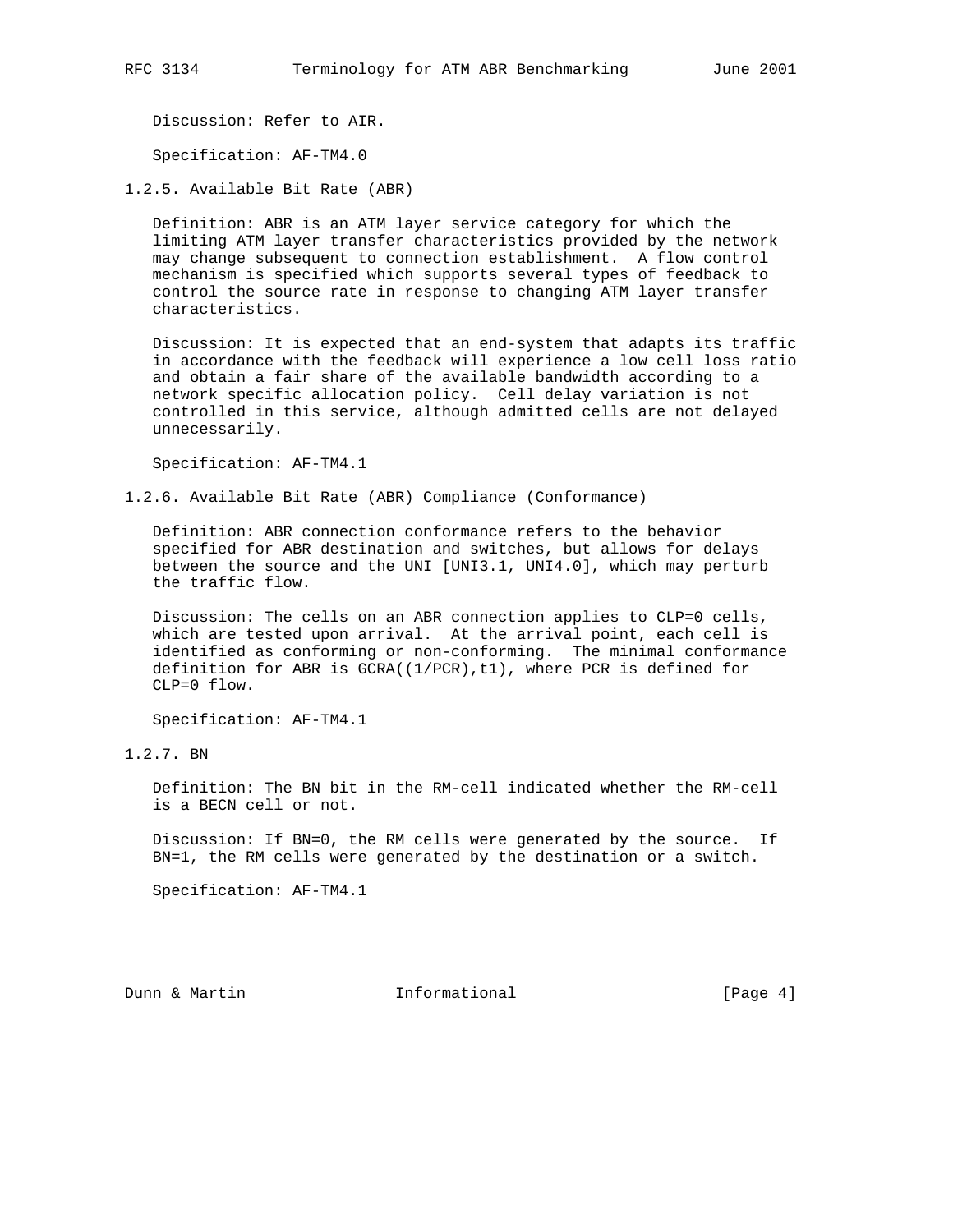1.2.8. CCR

 Definition: The CCR field in the RM-cell is set by the source to its current ACR. CCR is formatted as a rate.

Discussion: For BECN cells, CCR=0.

Specification: AF-TM4.1

1.2.9. Cell Blocks (CB)

 Definition: Cell blocks are a sequence of N cells transmitted consecutively on a given connection.

 Discussion: A cell block will normally correspond to the number of information cells transmitted between successive OAM cells.

Specification: AF-TM4.1

1.2.10. Congestion Indication (CI)

 Definition: The CI bit in the RM-cell allows a network element to indicate that there is congestion in the network.

 Discussion: When the source receives a backward RM-cell with CI=1, ACR is decreased. When the destination turns around a forward RM cell, the CI is set to 1 to indicate that the previously received data cell had the EFCI state set.

Specification: AF-TM4.1

1.2.11. Cutoff Decrease Factor (CDF)

 Definition: CDF controls the decrease in ACR (Allowed Cell Rate) associated with CRM (missing RM cell count).

 Discussion: For ABR traffic, CDF effects the time rate of change of the ACR. This value effects TCP round trip time calculations, which in turn effects TCP throughput.

Specification: AF-TM4.0

Dunn & Martin **Informational Informational** [Page 5]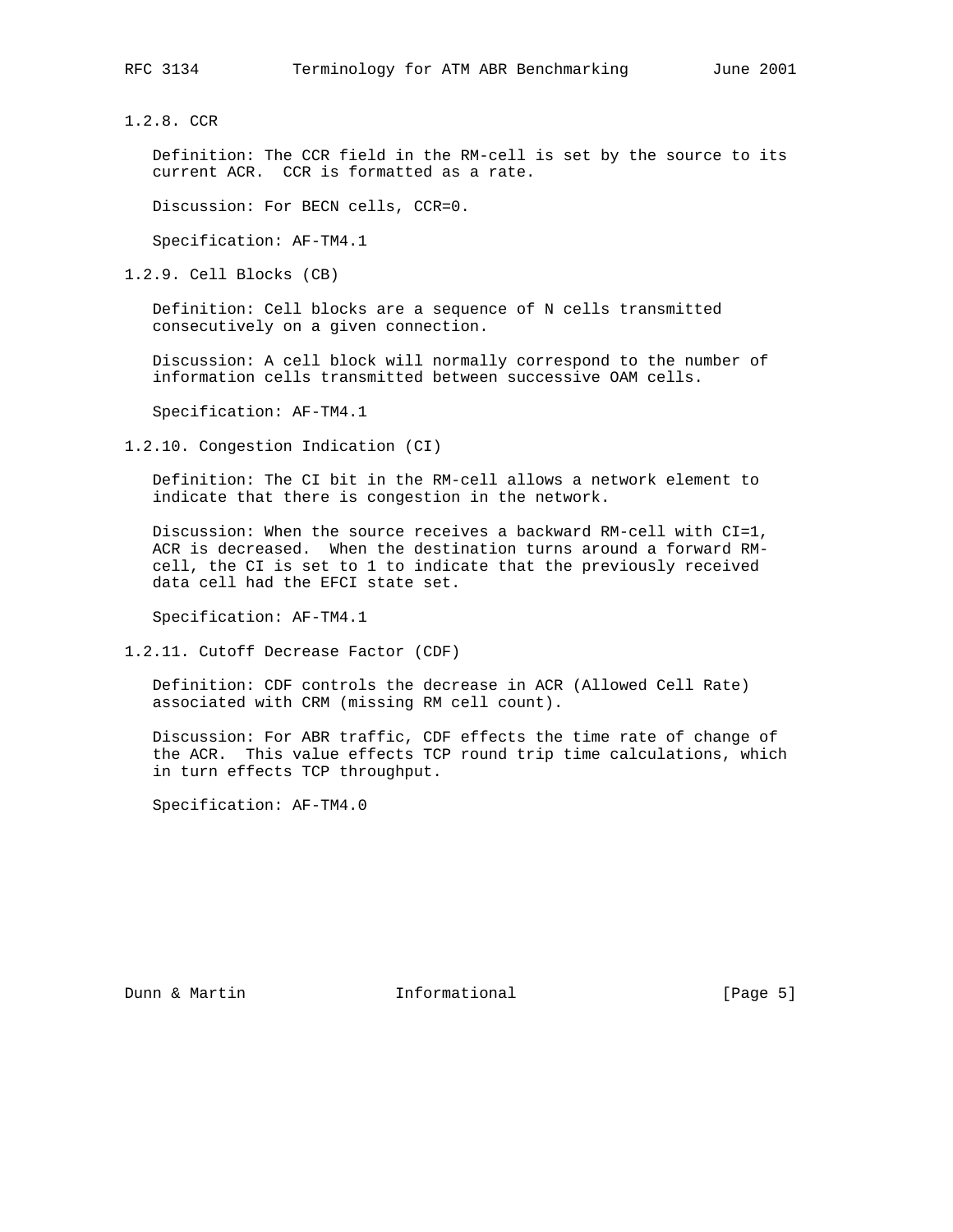1.2.12. DIR

 Definition: The DIR bit in the RM-cell indicates which direction of data flow is associated with the RM-cell. DIR is changed from 0 to 1 when an RM-cell is turned around at the destination.

 Discussion: A forward RM-cell is indicated by DIR=0 and is associated with data cells flowing in the same direction. A backward RM-cell is indicated by DIR=1 and is associated with data cells flowing in the opposite direction.

Specification: AF-TM4.1

1.2.13. Explicit Rate (ER)

 Definition: The ER field in the RM-cell is used to limit the source ACR to a specific value. For each RM-cell, ER is set by the source to a requested rate (e.g., PCR). It may be reduced by any network element in the path to a value that the element can sustain. ER is formatted as a rate.

Discussion: None.

Specification: AF-TM4.1

1.2.14. Feedback

 Definition: Information carried in the backward RM-cells provided by the network elements and/or the destination back to the source.

 Discussion: Feedback may include information in the ER field, or the CI or NI bits of each backward RM-cell.

Specification: AF-TM4.1

1.2.15. Ideal Transmission Time (ITT)

 Definition: The transmission time for ABR CLP=0 cells, if the difference between itself and the transmission time for the previous CLP=0 cell on the connection is greater than or equal to the minimum: a) the inverse of the ACR in effect immediately after the transmission time of the first of the two cells b) the inverse of the ACR in effect immediately before the transmission time of the second of the two cells.

 Discussion: The transmission time for the first cell on the connection is automatically an ITT.

Dunn & Martin **Informational Informational** [Page 6]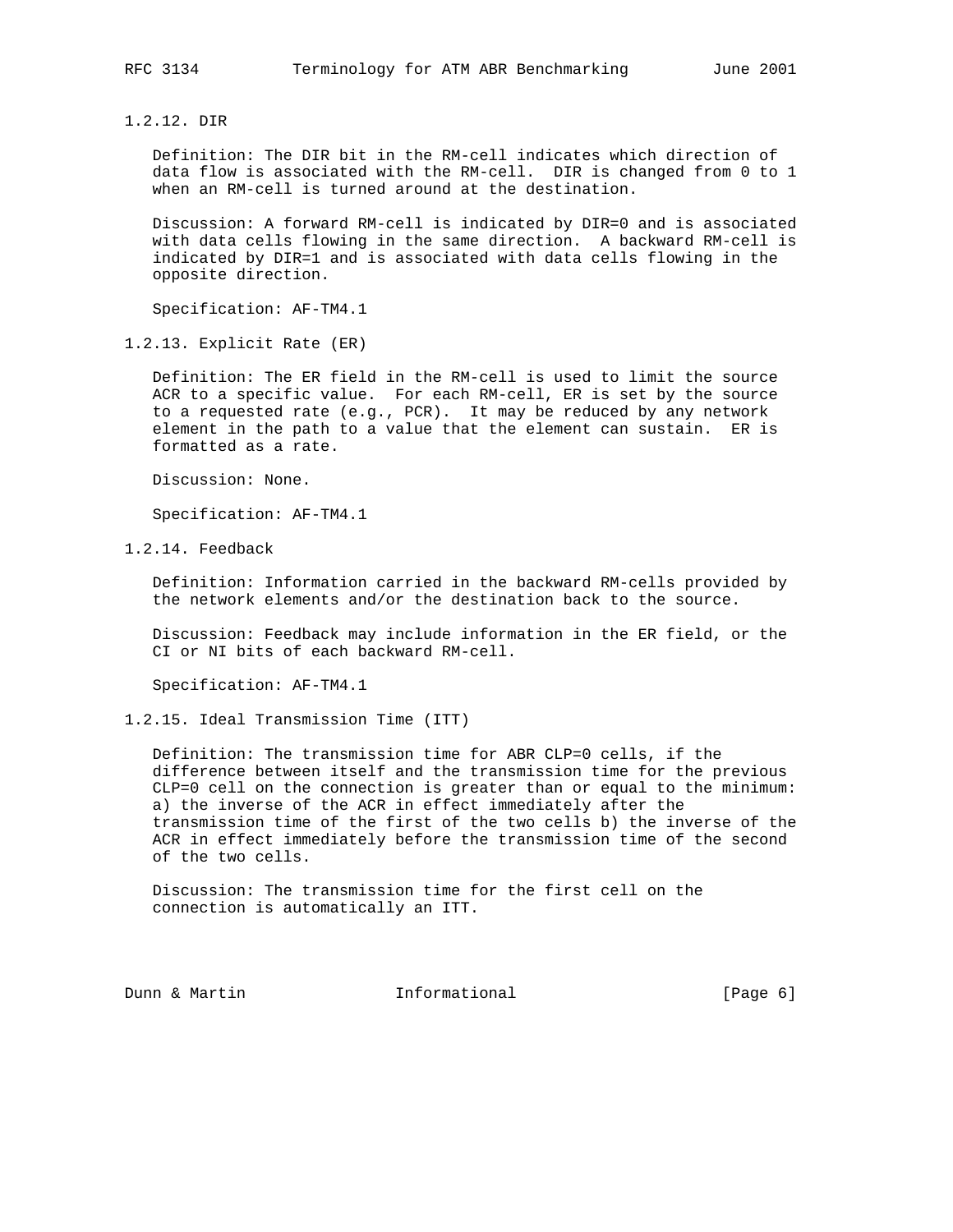Specification: AF-TM4.1

1.2.16. Initial Cell Rate (ICR)

 Definition: An ABR service parameter, in cells/sec, that is the rate at which a source should send initially and after an idle period.

Discussion: none.

Specification: AF-TM4.0

1.2.17. In-Rate Cells

Definition: In-Rate ABR cells are sent with CLP=0.

 Discussion: ABR RM-cells shall be sent with CLP=0 except in certain circumstances, See Out-of-Rate Cells. All other ABR cells shall be sent with CLP=0.

Specification: AF-TM4.1

1.2.18. Minimum Cell Rate (MCR)

 Definition: An ABR service traffic descriptor, in cells/sec, that is the rate at which the source is always allowed to send.

 Discussion: MCR may be set to zero. The bandwidth available from the network may vary, but shall not become less than MCR.

Specification: AF-TM4.1

1.2.19. Mrm

 Definition: An ABR service parameter that controls allocation of bandwidth between forward W-cells, backward RM-cells, and data cells.

Discussion: none.

Specification: AF-TM4.0

1.2.20. No Increase (NI)

 Definition: The NI bit in the RM-cell is used to prevent a source from increasing its ACR. NI does not require any decrease in value.

Discussion: None.

Specification: AF-TM4.0

Dunn & Martin **Informational Informational** [Page 7]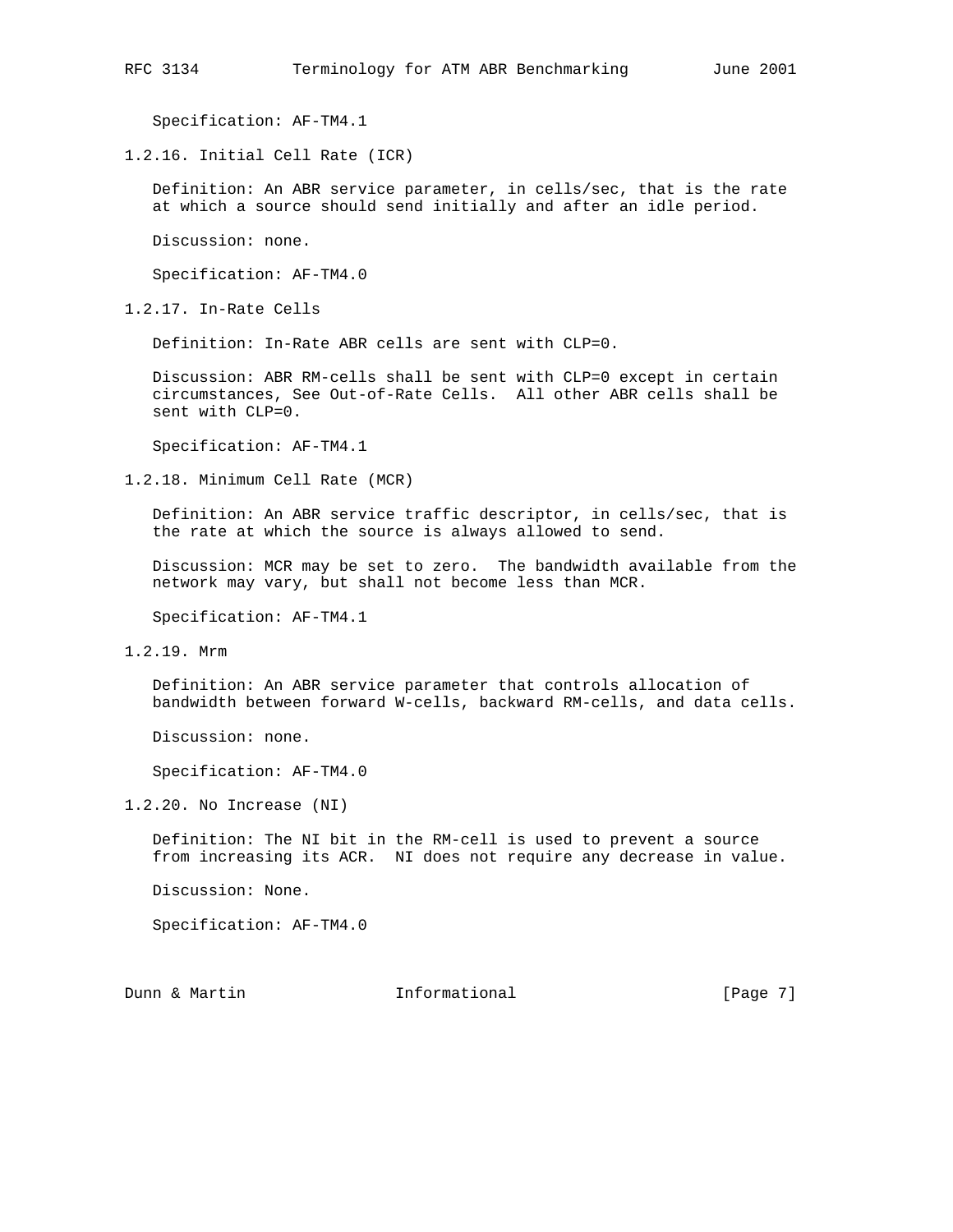1.2.21. Nrm

 Definition: An ABR service parameter, Nrm is the maximum number of cells a source may send for each forward RM-cell.

Discussion: none.

Specification: AF-TM4.0

1.2.22. Out-of-Rate Cells

Definition: Out-of-Rate ABR cells are sent with CLP=1.

 Discussion: This may be used to enable a rate increase for a connection that has an ACR=0. The source would generate out-of-rate cells to probe the network to learn when it may increase its rate.

Specification: AF-TM4.1

1.2.23. Rate Decrease Factor (RDF)

 Definition: An ABR service parameter, RDF controls the decrease in the cell transmission rate. RDF is a power of 2 from 1/32,768 to 1.

 Discussion: For ABR traffic, RDF effects the time rate of change of the ACR. This value effects TCP round trip time calculations, which in turn effects TCP throughput.

Specification: AF-TM4.0

1.2.24. Rate Increase Factor (RIF)

 Definition: This controls the amount by which the cell transmission rate may increase upon receipt of a RM-cell. The additive increase rate AIR=PCR\*RIF. RIF is a power of 2, ranging from 1/32,768 to 1.

 Discussion: For ABR traffic, RIF effects the time rate of change of the ACR. This value effects TCP round trip time calculations, which in turn effects TCP throughput.

Specification: AF-TM4.0

1.2.25. Resource Management (RM) Cells

 Definition: RM cells are used to convey network status (available bandwidth, congestion levels) and request peak cell rates for ATM blocks. The RM cell has the following format:

Dunn & Martin **Informational Informational** [Page 8]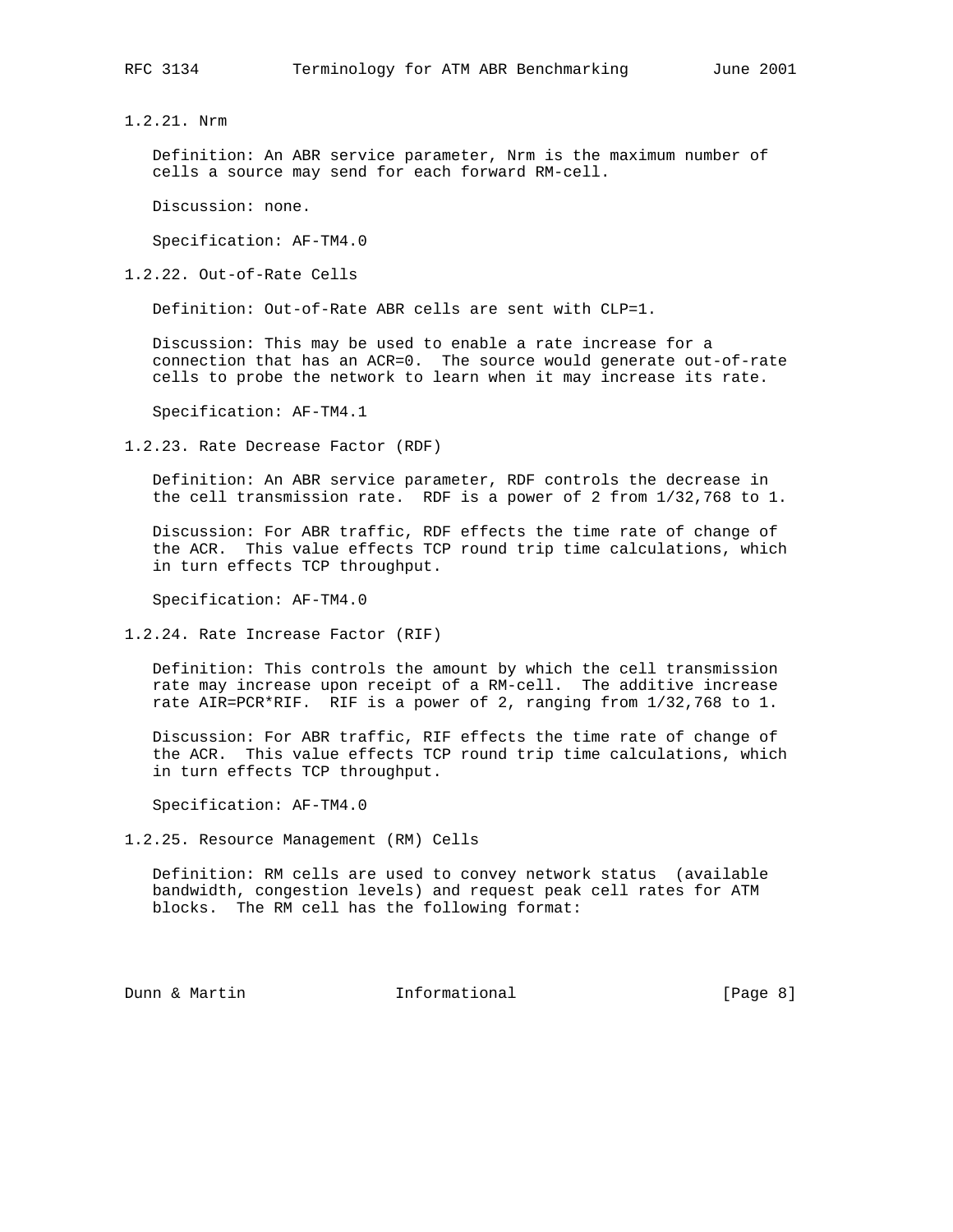Header: 5 bytes, same as the ATM cell header Protocol ID: 3 bytes, protocol ID value is 1 for ABR service Function specific field: 45 bytes, data required for the specific protocol (See DIR, BN, CI, NI, ER, CCR, and MCR for field information.) Rsvd: 6 bytes, reserved for future specification EDC: 10 bytes, CRC-10 error detection code computed over the cell payload .ti6 (except the CRC-10 field) and used to check for data corruption

 Discussion: RM information can exist at the VP and/or VC level. VP level cells are identified with a VCI value of 6. VC level cells are identified with a PT of 6. See DIR, BN, CI, NI, ER, CCR, and MCR for additional protocol field information.

Specification: AF-TM4.0

1.2.26. Severely Errored Cell Block (SECB)

 Definition: A severely cell block outcome occurs when more than M errored cells, lost cells, or misinserted cell outcomes are observed in a received cell block.

Discussion: none.

Specification: AF-TM4.1

1.2.27. Tagged Cell Rate (TCR)

 Definition: An ABR service parameter, TCR limits the rate at which a source may send out-of-rate forward RM-cells. TCR is a constant fixed at 10 cells/second.

Discussion: none.

Specification: AF-TM4.0

1.2.28. TDF

 Definition: An ABR service parameter, TDF controls the decrease in ACR associated with TOF. TDF is signaled as TDFF, where TDF=TDFF/RDF times the smallest power of 2 greater or equal to PCR. TDF is in units of 1/seconds.

 Discussion: For ABR traffic, TDF effects the time rate of change of the ACR. This value effects TCP round trip time calculations, which in turn effects TCP throughput.

Specification: AF-TM4.0

Dunn & Martin **Informational Informational** [Page 9]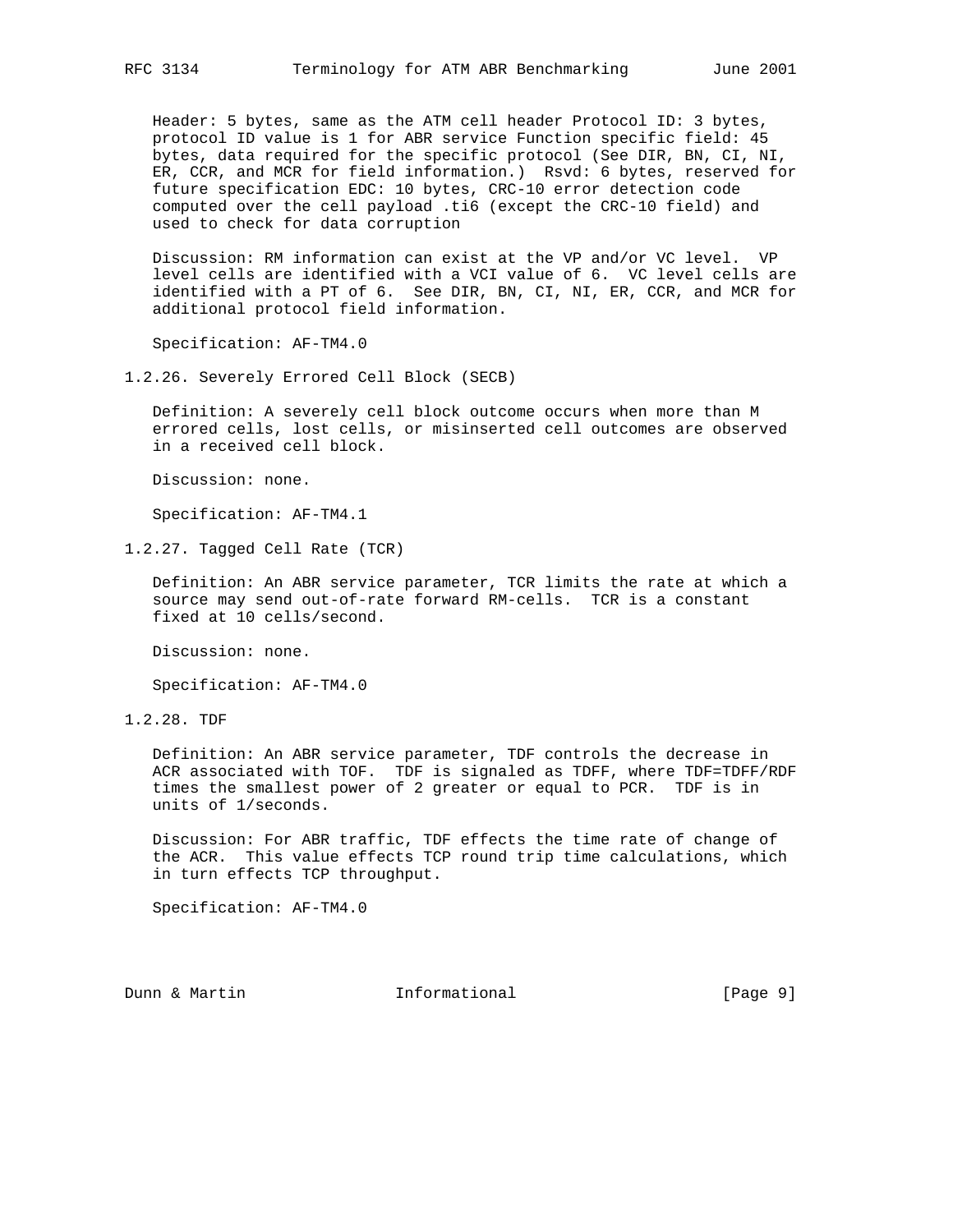1.2.29. TDFF

 Definition: Refer to TDF. TDFF is either zero or a power of two in the range 1/64 to 1 in units of 1 /cells.

Discussion: Refer to TDF.

Specification: AF-TM4.0

1.2.30. Time Out Factor (TOF)

 Definition: An ABR service parameter, TOF controls the maximum time permitted between sending forward RM-cells before a rate decrease is required. It is signaled as TOFF where TOF=TOFF+1. TOFF is a power of 2 in the range: 1/8 to 4,096.

 Discussion: For ABR traffic, TOF effects the time rate of change of the ACR. This value effects TCP round trip time calculations, which in turn effects TCP throughput.

Specification: AF-TM4.0

1.2.31. Time Out Factor (TOFF)

Definition: Refer to TOF.

Discussion: none.

Specification: AF-TM4.0

1.2.32. Trm

 Definition: An ABR service parameter that provides an upper bound on the time between forward RM-cells for an active source. It is 100 times a power of two with a range of 100\*2-7 to 100\*20

 Discussion: For ABR traffic, Trm effects the time rate of change of the ACR. This value effects TCP round trip time calculations, which in turn effects TCP throughput.

Specification: AF-TM4.0

1.2.33. Virtual Source/Virtual Destination (VSND)

 Definition: An ABR connection may be divided into two or more separately controlled ABR segments. Each ABR control segment, except the first, is sourced by a virtual source. A virtual source implements the behavior of an ABR source endpoint. Backward RM-cells

Dunn & Martin **Informational** [Page 10]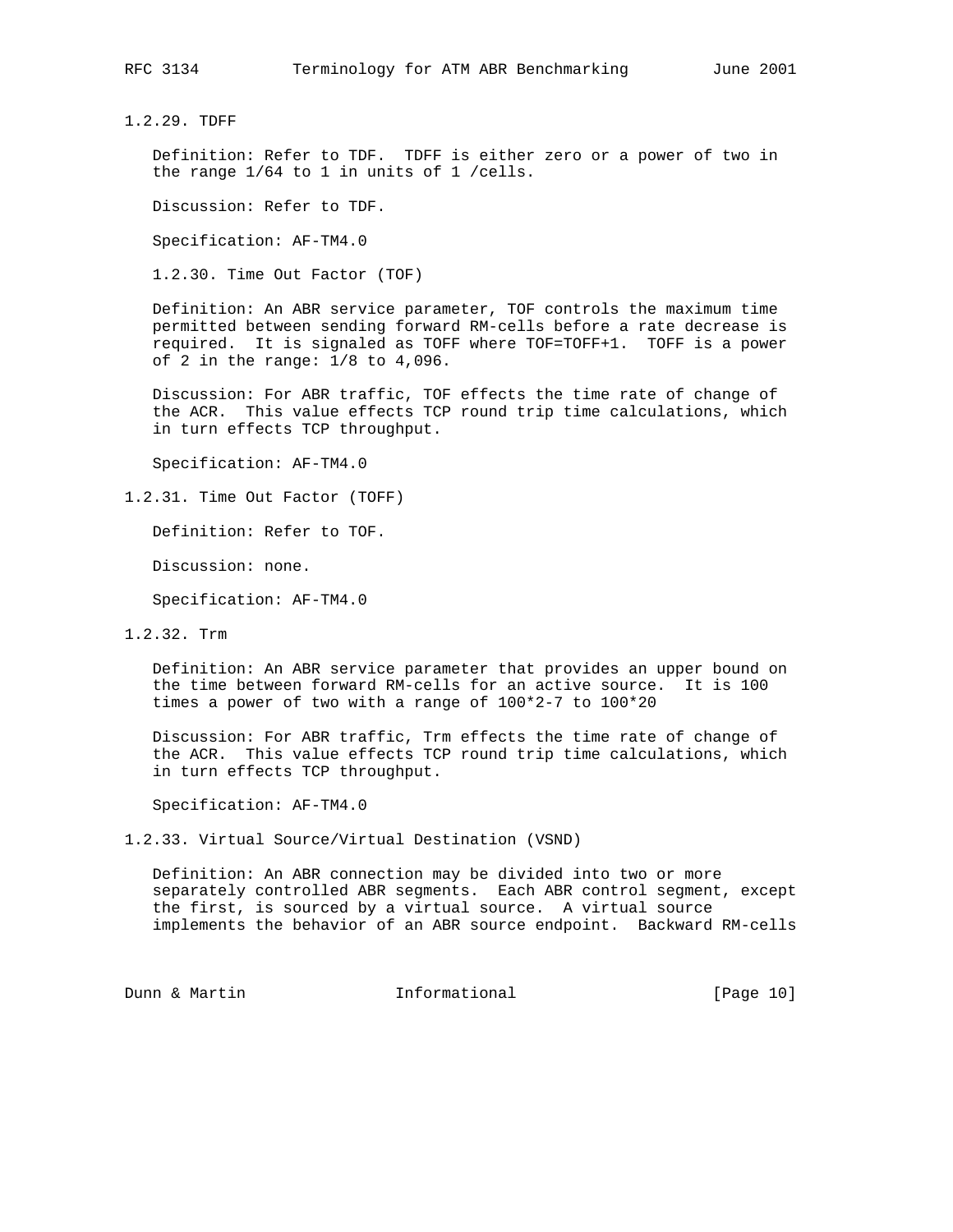received by a virtual source are removed from the connection. Each ABR control segment, except the last, is terminated by a virtual destination. A virtual destination assumes the behavior of an ABR destination endpoint. Forward RM-cells received by a virtual destination are turned around and not forwarded to the next segment of the connection.

Discussion: none.

Specification: AF-TM4.0

1.2.34. Xrm Decrease Factor (XDM)

 Definition: An ABR service parameter, XDF controls the decrease in ACR associated with Xrm. It is a power of two in range: [0, 1].

 Discussion: For ABR traffic, XDM effects the time rate of change of the ACR. This value effects TCP round trip time calculations, which in turn effects TCP throughput.

Specification: AF-TM4.0

1.2.35. Xrm

 Definition: An ABR service parameter, Xrm limits the number of forward RM-cells which may be sent in the absence of received backward PM-cells. The range is 0-255.

 Discussion: For ABR traffic, Xrm effects the time rate of change of the ACR. This value effects TCP round trip time calculations, which in turn effects TCP throughput.

Specification: AF-TM4.0

- 2. Performance Metrics
- 2.1. Definition Format (from RFC 1242)

Metric to be defined.

Definition: The specific definition for the metric.

 Discussion: A brief discussion of the metric, its application and any restrictions on measurement procedures.

 Measurement units: Intrinsic units used to quantify this metric. This includes subsidiary units; e.g., microseconds are acceptable if the intrinsic unit is seconds.

Dunn & Martin **Informational** [Page 11]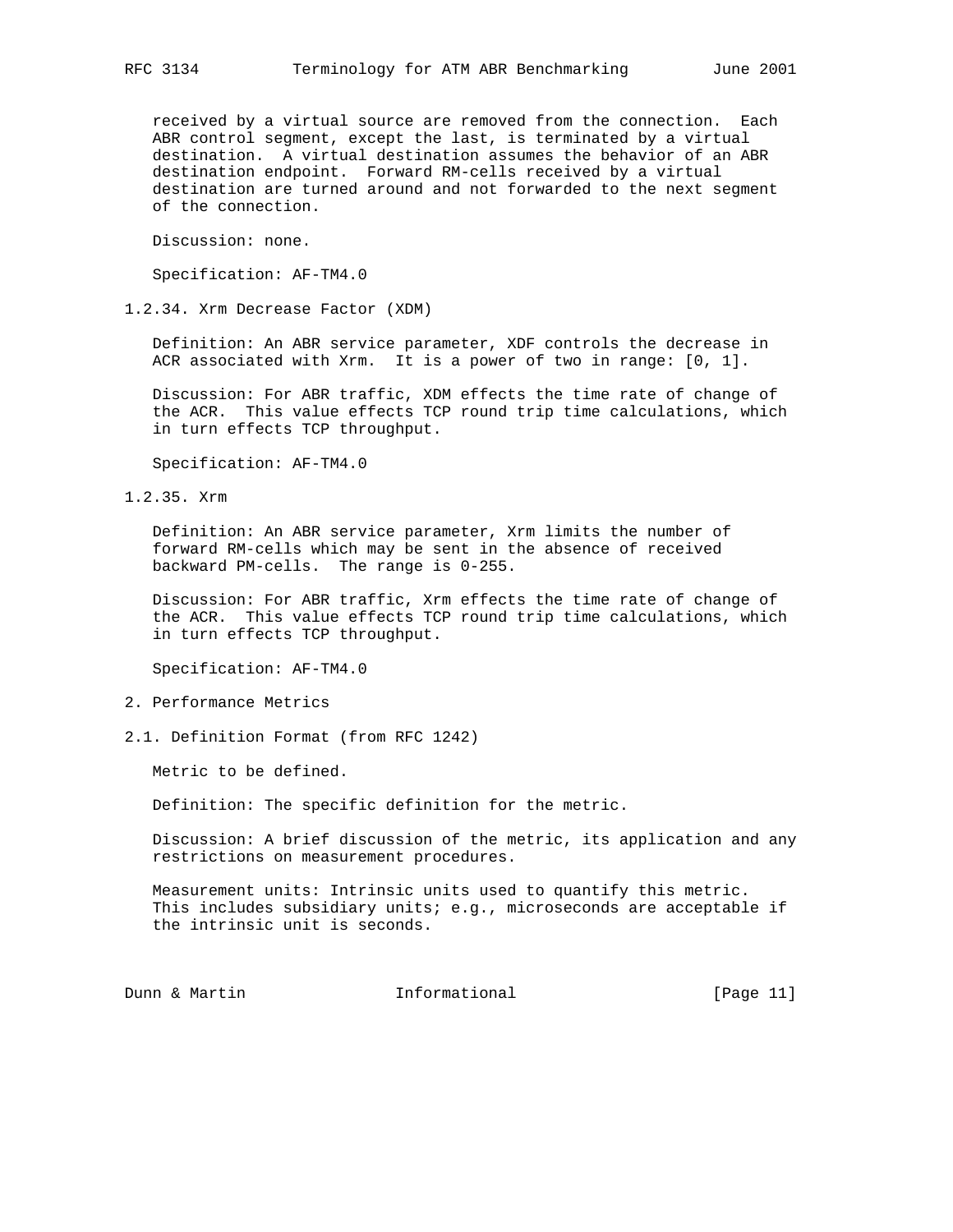- 2.2. Definitions
- 2.2.1. ABR Rate Decrease Response Time (ARDRT)

 Definition: The amount of time required by the SUT to adjust its transmission rate based on an ABR rate decrease request.

 Discussion: During the ARDRT, cells transmitted by the SUT may be dropped by the network due to traffic policing. These dropped cells may contain a portion of an IP datagram. This may cause IP and TCP packet loss.

Measurement Units: seconds

2.2.2. ABR Rate Increase Response Time (ARIRT)

 Definition: The amount of time required by the SUT to adjust its transmission rate based on an ABR rate increase request.

 Discussion: During the ARIRT, the SUT will not fully utilize the available bandwidth. This will negatively impact IP and TCP throughput.

Measurement Units: seconds

2.2.3. RM-Cell Delay Variation (RM-CDV)

 Definition: The variation in RM-cell transfer delay (RM-CTD) of RM cells associated with a given traffic load, orientation and distribution, as well as an integration period. RM-CDV = max (RM- CTD) - min (RM-CTD) where max and min indicate the maximum and minimum over the integration period, respectively.

 Discussion: RM-CDV is a component of RM-cell transfer delay, induced by buffering and RM-cell scheduling.

 RM-CDV effects the time required to notify the source of a change in the condition of the network. This in turn effects TCP round trip time calculations. Large values of RM-CDV will adversely effect TCP throughput and cause SAR timeout.

Measurement Units: seconds

2.2.4. RM-Cell Error Ratio (RM-CER)

 Definition: The ratio of RM-cells with payload errors in a transmission in relation to the total number of RM-cells sent in a transmission associated with a given traffic load, orientation and

Dunn & Martin **Informational** [Page 12]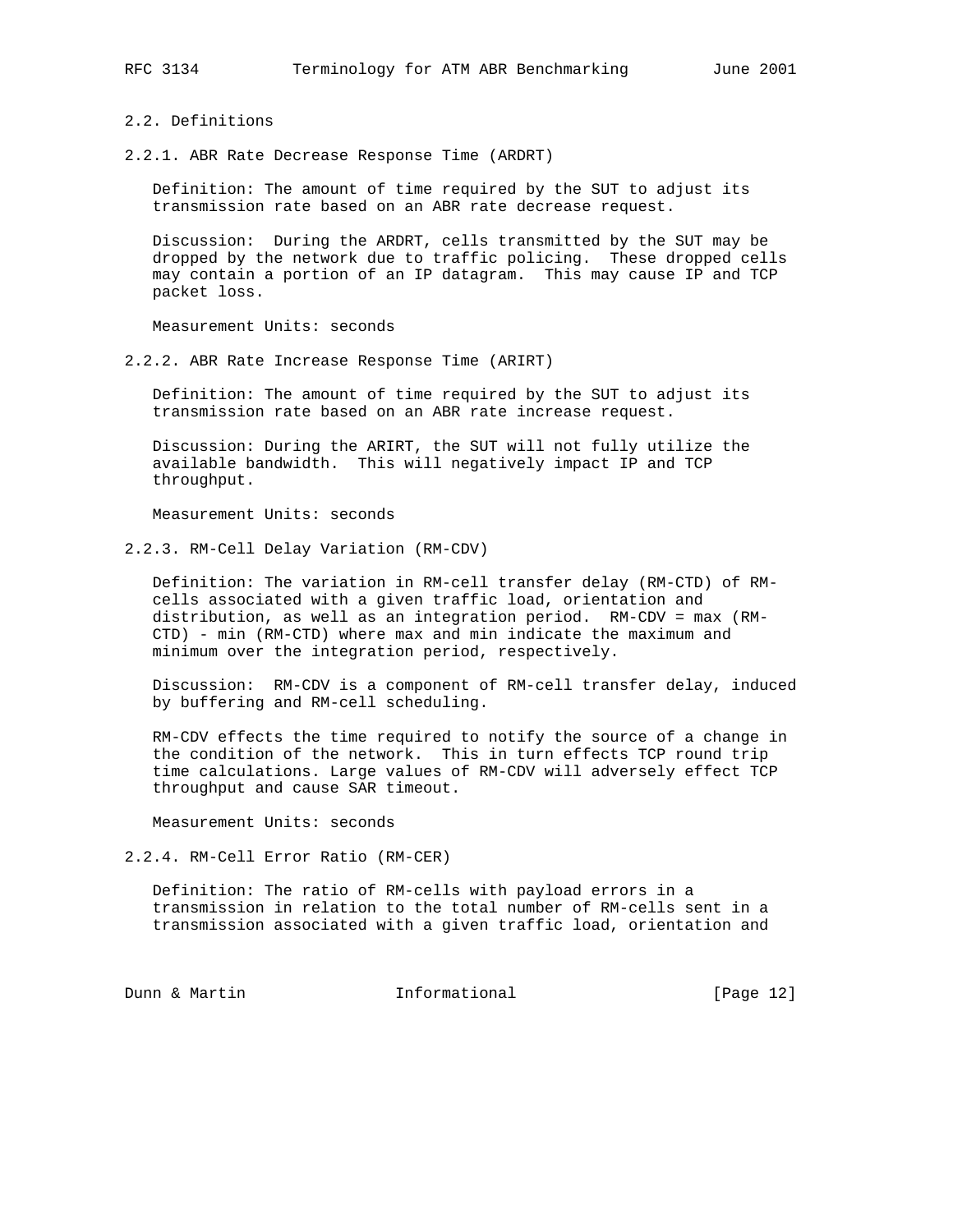distribution, as well as an integration period. Note that errors occurring in the RM-cell header will cause RM-cell loss at the ATM layer. Note further that multiple errors in a payload will only be counted as one cell payload error.

RM-CER = RM-Cells with payload errors / Total RM-Cells Transmitted.

 Discussion: The measurement is taken over a time interval and is desirable to be measured on an in-service circuit. RM-CER effects the time required to notify the source of a change in the condition of the network. This in turn effects TCP round trip time calculations. Large values of RM-CER will adversely effect TCP throughput and cause SAR timeout.

Measurement Units: dimensionless.

2.2.5. RM-Cell Loss Ratio (RM-CLR)

 Definition: The ratio of lost RM-cells in a transmission in relation to the total RM-cells sent in a transmission associated with a given traffic load, orientation and distribution, as well as an integration period.

RM-CLR = Lost RM-Cells / Total RM-Cells Transmitted.

 Discussion: The objective is to minimize RM-CLR. It is expressed as an order of magnitude, having a range of 10^-1 to 10^-15 and unspecified.

 RM-CLR effects the time required to notify the source of a change in the condition of the network. This in turn effects TCP round trip time calculations. Large values of RM-CLR will adversely effect TCP throughput and cause SAR timeout.

Measurement Units: dimensionless.

2.2.6. RM-Cell Misinsertion Ratio (RM-CMR)

 Definition: The ratio of RM-cells received at an endpoint that were not originally transmitted by the source end in relation to the total number of RM-cells properly transmitted associated with a given traffic load, orientation and distribution, as well as an integration period.

RM-CMR = Misinserted RM-Cells / Total RM-Cells Transmitted.

Dunn & Martin **Informational** [Page 13]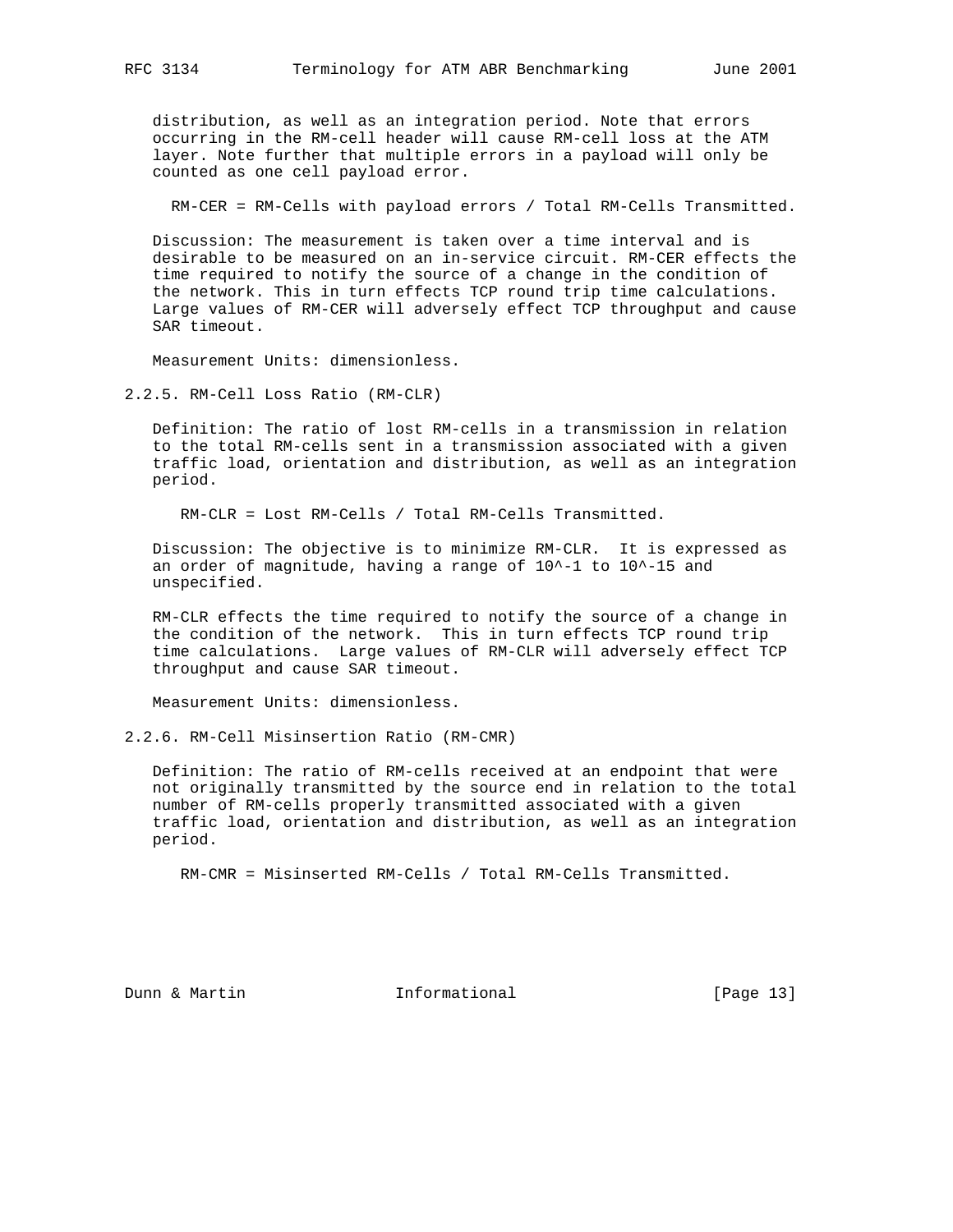Discussion: The measurement is taken over a time interval and is desirable to be measured on an in-service circuit.

 RM-CMR effects the time required to notify the source of a change in the condition of the network. This in turn effects TCP round trip time calculations. Large values of RM-CMR will adversely effect TCP throughput and cause SAR timeout.

Measurement Units: dimensionless.

2.2.7. RM-CRC Error Ratio

 Definition: The ratio of RM-cells received at an endpoint which contain an invalid CRC in relation to the total number of RM-cells properly transmitted associated with a given traffic load, orientation and distribution, as well as an integration period.

Discussion: RM-CRC errors cause ATM RM-cells to be lost.

 RM-CRC effects the time required to notify the source of a change in the condition of the network. This in turn effects TCP round trip time calculations. Large values of RM-CRC will adversely effect TCP throughput and cause SAR timeout.

Measurement Units: dimensionless

2.2.8. RM-Cell Transfer Delay (RM-CTD)

 Definition: The elapsed time between a RM-cell exit event at the measurement point 1 (e.g., at the source UNI) and the corresponding RM-cell entry event at a measurement point 2 (e.g., the destination UNI) for a particular connection.

 Discussion: The RM-cell transfer delay between two measurement points is the sum of the total inter-ATM node transmission delay and the total ATM node processing delay. This number is a constant and should not adversely effect performance.

Measurement units: seconds

2.2.9. Severely Errored Cell Block Ratio (SECBR)

 Definition: The ratio of severely errored cell blocks in a transmission in relation to the total cell blocks sent in a transmission associated with a given traffic load, orientation and distribution, as well as an integration period.

SECBR = Severely Errored Cell Blocks/Total Transmitted Cell Blocks

Dunn & Martin **Informational** [Page 14]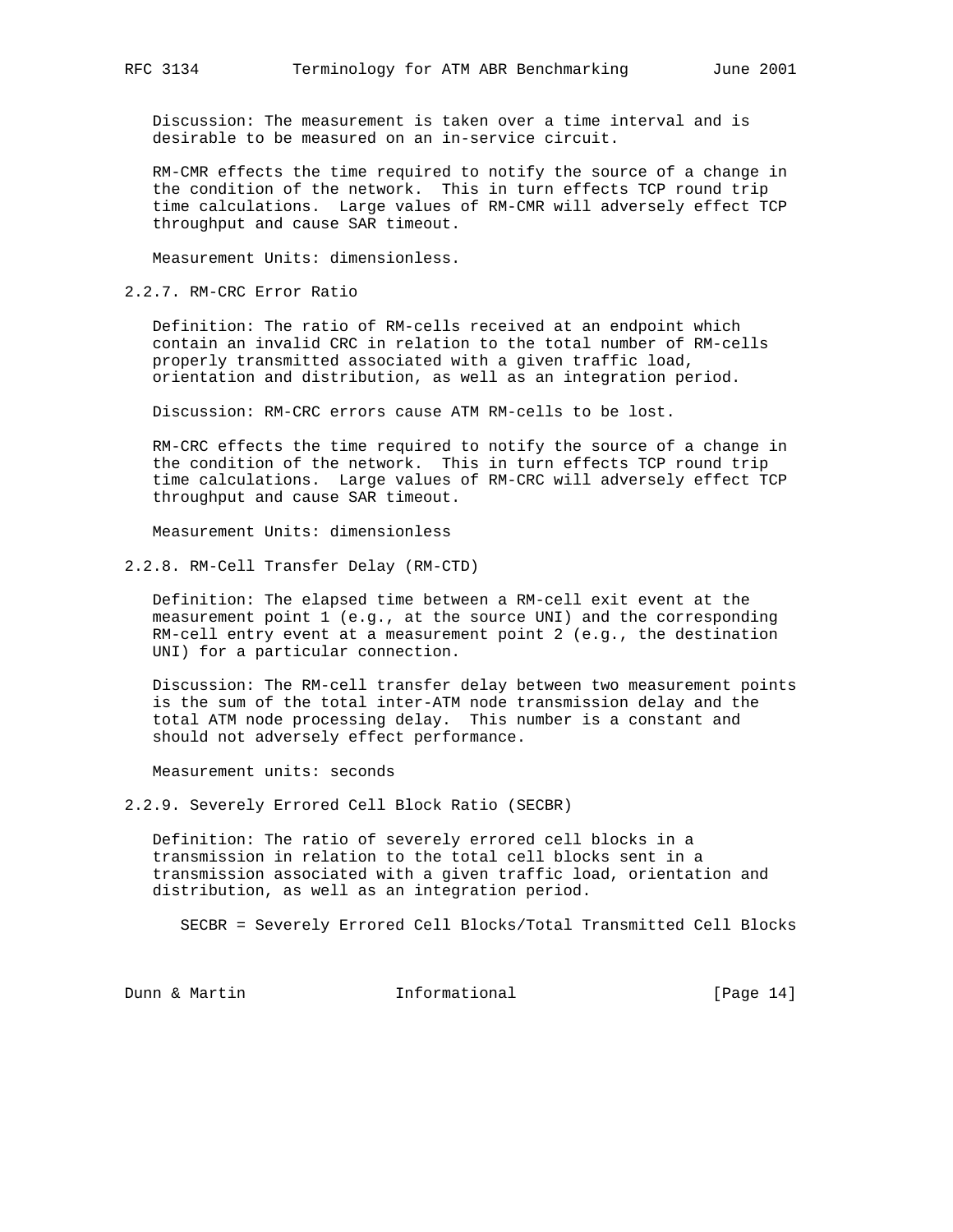Discussion: SECBR may cause the SUT to drop cells that may contain a portion of an IP datagram. This may cause IP and TCP packet loss.

Measurement Units: dimensionless.

3. Security Considerations

 As this document is solely for providing terminology and describes neither a protocol nor an implementation, there are no security considerations associated with this document.

- 4. References
	- [AF-TM4.0] ATM Forum, Traffic Management Specification Version 4.0, af-tm-0056.00, April 1996.
	- [AF-TM4.1] ATM Forum, Traffic Management Specification Version 4.1, af-tm-0121.000, March 1999.
	- [AF-UNI3.1] ATM Forum, User Network Interface Specification Version 3.1, September 1994.
	- [AF-UNI4.0] ATM Forum, User Network Interface Specification Version 4.0, July 1996.
- 5. Editors' Addresses

 Jeffrey Dunn Advanced Network Consultants, Inc. 4214 Crest Place Ellicott City, MD 21043 USA

 Phone: +1 (410) 750-1700 EMail: Jeffrey.Dunn@worldnet.att.net

 Cynthia Martin Advanced Network Consultants, Inc. 4214 Crest Place Ellicott City, MD 21043 USA

 Phone: +1 (410) 750-1700 EMail: Cynthia.E.Martin@worldnet.att.net

Dunn & Martin **Informational** [Page 15]